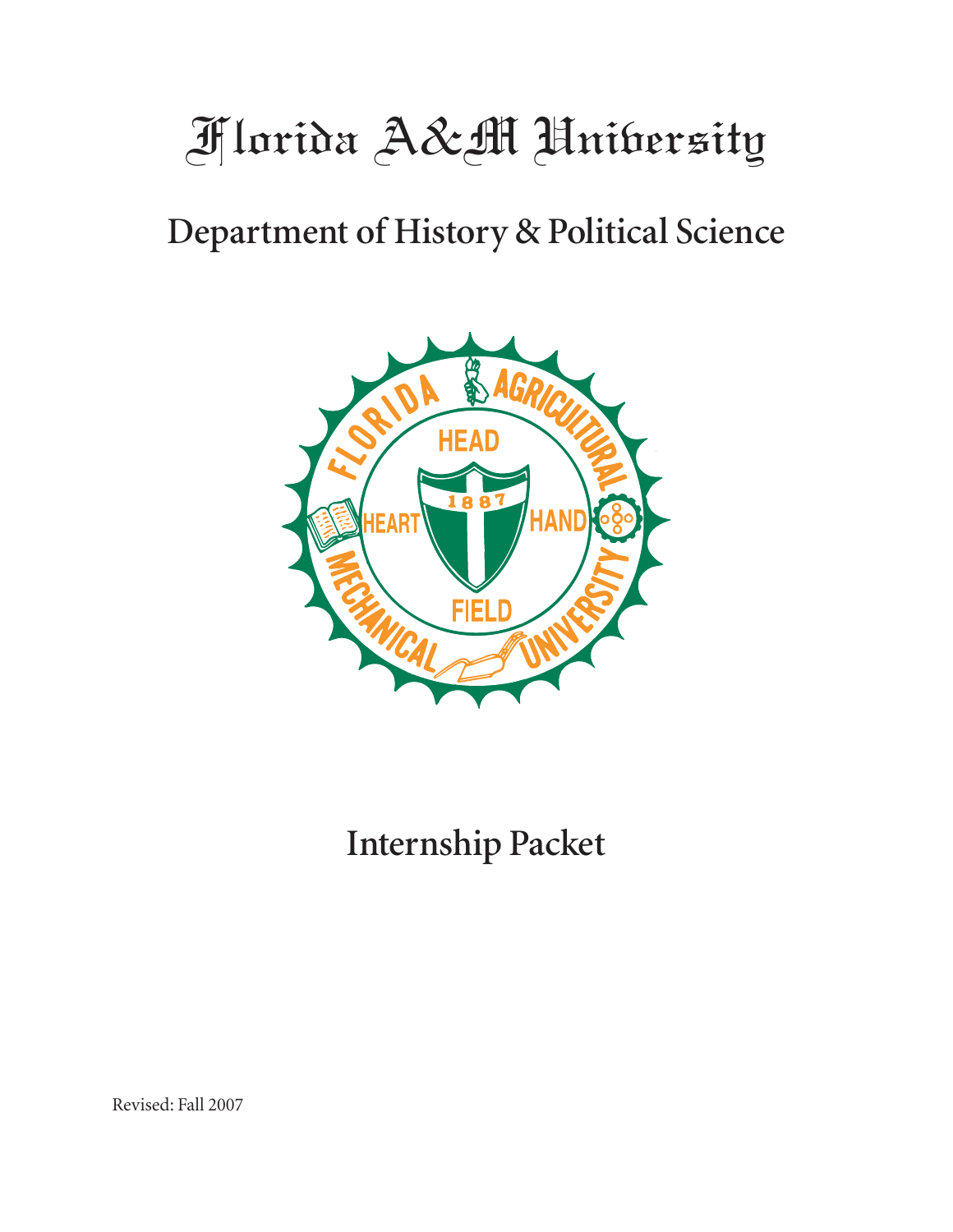#### **CONTENTS**

# **FORMS**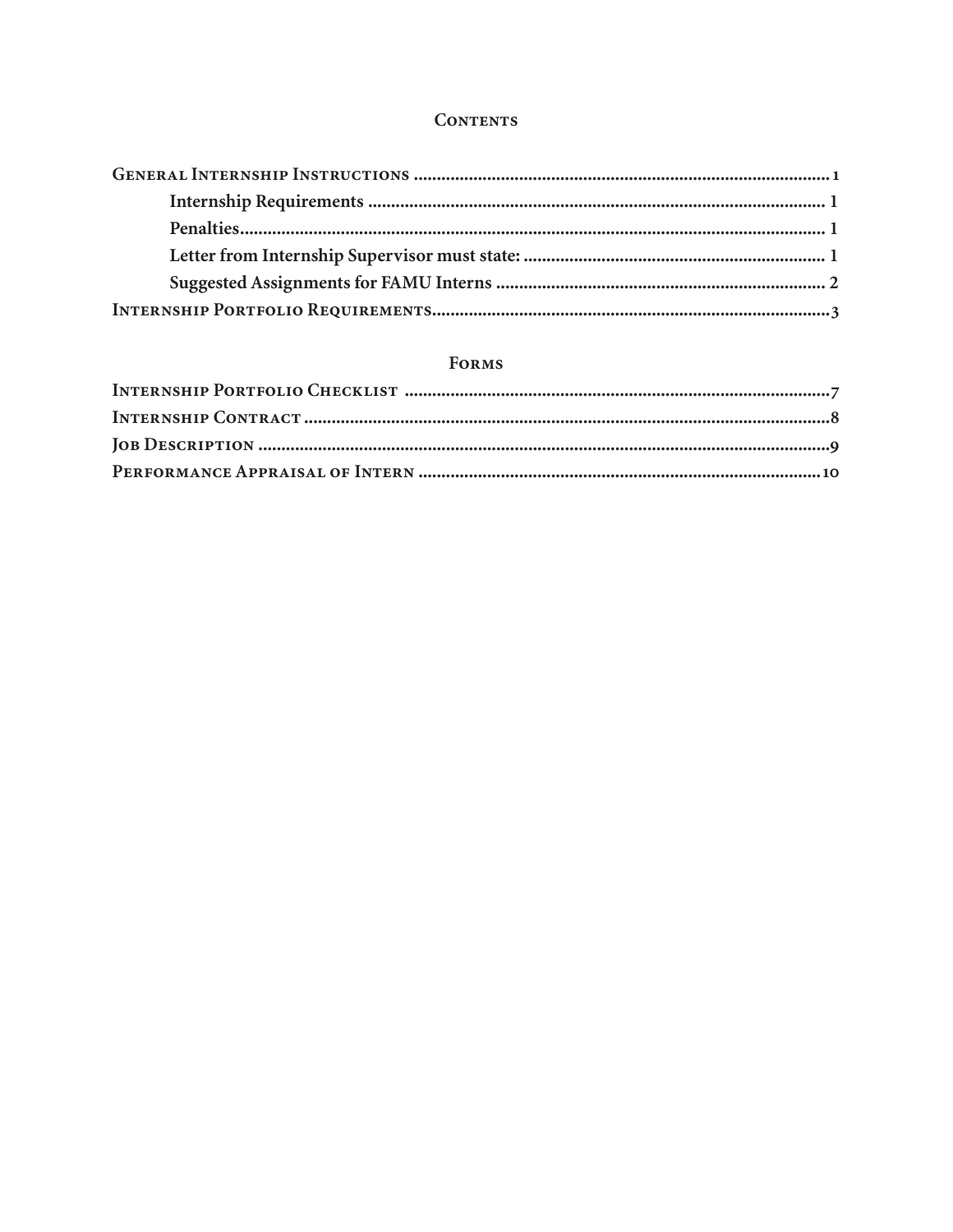# General Internship Instructions

# Internship Requirements

- 1. To be considered for internship placement, undergraduate students must have earned a minimum of 60 semester hours with a cumulative GPA of 2.5 or better. Graduate students must have earned a minimum of 24 semester hours with a cumulative GPA of 3.0.
- Each student must submit a completed Internship Placement Form to the internship coordi-2. nator before the designated application deadline.
- Upon placement with an agency the student must comply with all agency policies and guide-3. lines.
- To obtain three (3) semester hours, undergraduate interns must complete their work hours as 4. follows:
	- a. Spring Semester-14 weeks at 20 hours per week
	- b. Summer Semester—6 weeks at 40 hours per week or 20 hours at 13 weeks
	- c. Fall Semester-14 weeks at 20 hours per week
- 5. To obtain six (6) semester hours, graduate students must intern 13 weeks at 40 hours per week for any chosen semester. Only graduate students are permitted to earn six semester credit hours for an approved internship
- Holiday schedules for students completing internships will be in accordance with the intern-6. ship calendar of the agency housing the internship.

# Penalties

- 1. Failure to comply with all requested requirements for completing an internship will result in a failing grade.
- One letter grade will be dropped from your final internship grade for each day that your 2. internship paper is late.
- Justifiable complaints on poor performance during the internship will lead to withdrawal 3. from internship workplace and an unsatisfactory grade or an "F" for course.

# Letter from Internship Supervisor must state:

- 1. Confirmation of internship placement.
- 2. Starting date and ending date of internship.
- 3. Number of hours per week/ minimum hours 18 20 (undergraduate) and 35 40 hours per week graduate students.
- 4. Contact person at agency.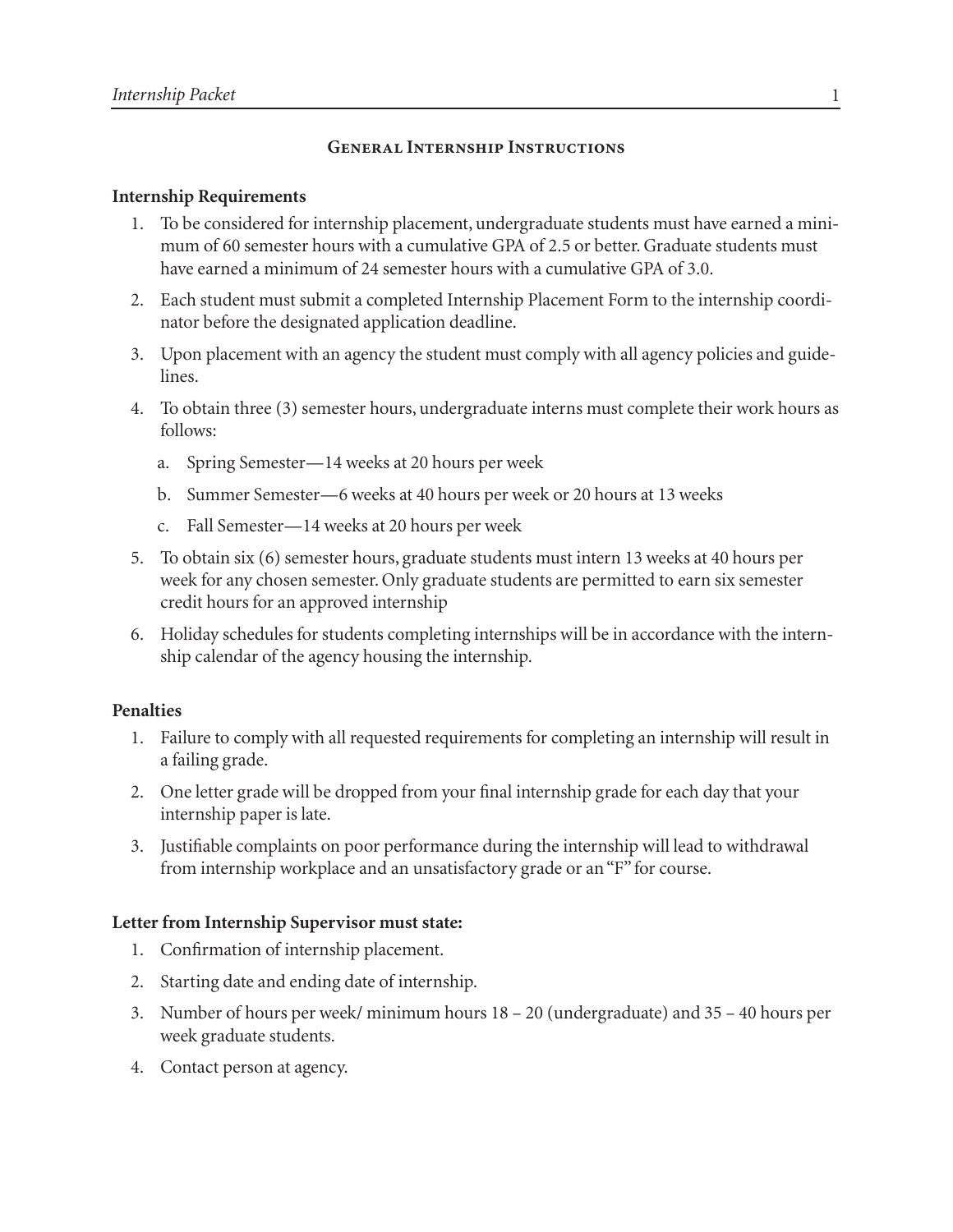# Suggested Assignments for FAMU Interns

Assignments may include one or a combination of the following:

- 1. assist with research, data collection on topics relevant to agency objectives;
- developing and improving methods and procedures intended to accomplish agency goals; 2.
- participation in and presentation of research findings; recommending alternative courses of action; 3.
- preparation of monthly reports; 4.
- conducting surveys; 5.
- attendance and note taking at committee/agency meetings; 6.
- preparation of relevant forms; 7.
- maintenance and updating of files; 8.
- inventory control; 9.
- 10. participation in activities requiring skills in word processing, accounting, spreadsheets, etc.;
- 11. provide routine office assistance; and
- 12. working closely with agency personnel on assignments which would expose students to normal administrative activities.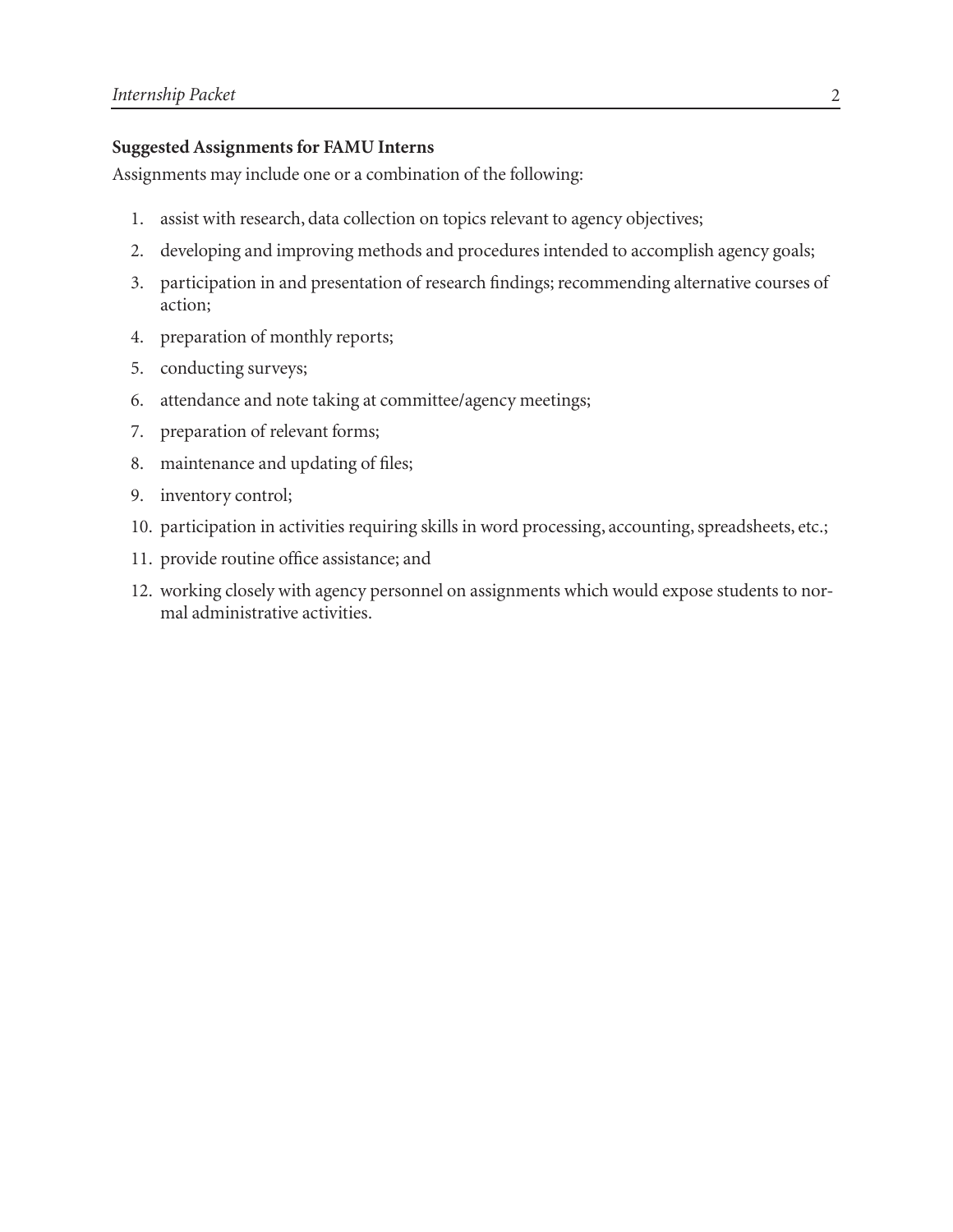# INTERNSHIP PORTFOLIO REQUIREMENTS

#### 1. Cover Page:

Your cover page should include the following information: your name, home address, e-mail address, phone number, semester enrolled, instructor's name, and place of internship.

# Table of Contents: 2.

The table of contents should include all of the sections on the Internship Portfolio Checklist.

# 3. Internship Portfolio Checklist:

Include a copy of the Internship Portfolio Checklist.

#### Description of Agency/Mission: 4.

Describe the mission and purpose of the firm/agency/organization for which you work. Be sure to include an organizational chart:

- 1. Size
- 2. Location
- Unit Goals 3.

# 5. Informational Interview:

Include both an initial and final interview.

- a. Initial Interview: All students must conduct an informational interview prior to or early on in the internship. The purpose of the interview is to establish a clear understanding of job related duties, supervisor expectations and goals. To best assist your supervisor you need to know what is important to them. How do they expect you to assist them in achieving their unit goals? To whom will you report? What known challenges and/or opportunities will you have to address in the workplace?
- b. Final Interview: All students are to conduct an interview with their workplace supervisor at the conclusion of their internship. It is important to a successful internship that you talk to your supervisor to understand their mission and unit goals. Get a clear sense of their expectations of you. How do they feel you can help them achieve their goals? You may write this section as a narrative or in the question and answer format.

# Job Description: 6.

Include a description of the job you performed during your internship.

#### 7. Journal Entries:

Your final report or paper will be based on you internship experience. Students are required to write journal entries at least twice a week.

#### Purpose: a.

- 1. Journals help students organize thoughts about experiences, events, problems, and opportunities.
- 2. Journals help to raise student awareness about what they are learning and observing
- Journals contain reactions to events and observations and their relationship to 3.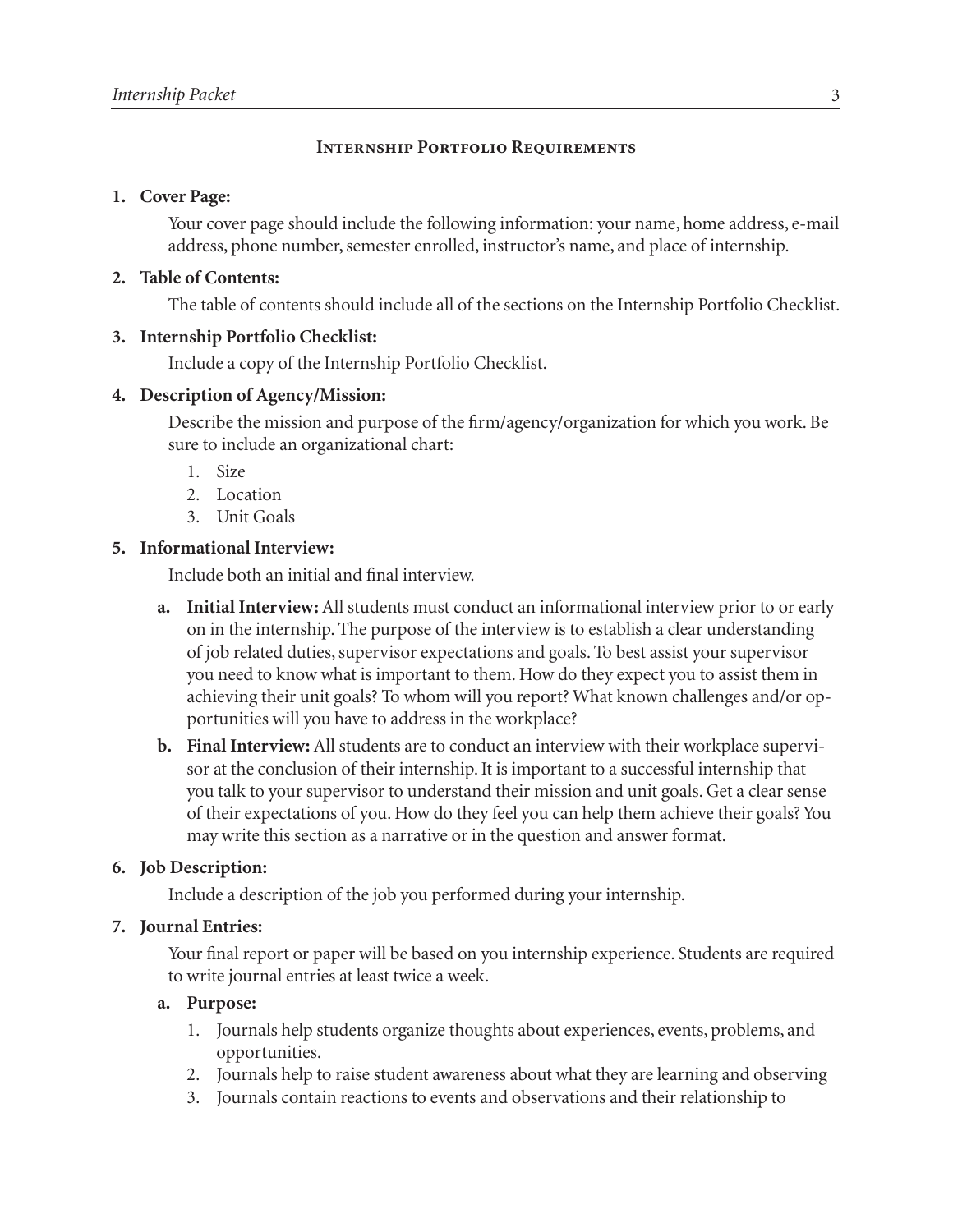academic instruction and professional principles and thought. They are part of the intellectual inquiry.

Journal entries can be used as a record of activities. 4.

# b. What to Write:

- *Reference*—Place the date and time on each entry *1.*
- *Observation*—Write informally about whatever you have observed for the day/week. *2.* Describe experiences in detail and include facts.
- *Speculation*—Write speculative thoughts about something that has occurred or exists. *3.*
- *Questions*—Pose questions about why something exists or doubts about reasons *4.* given.
- *Conclusions*—Draw conclusions about experiences and observations. *5.*
- *Synthesis*—Put together what has been learned in your coursework, what you have *6.* experienced on the job, and how they relate.
- Avoid rambling aimlessly about feelings and events. Make a point. 7.
- Do no write your entry in a "Dear Diary" form. 8.

# 8. Internship Paper:

Students are to write an eight to ten page paper discussing their internship experience. Generally describe daily/weekly experiences.

- Describe your work experience as it related to the knowledge acquired in the class-. room.
- Explain and describe how you were able to contribute to the agency's mission. 2.
- Be sure to discuss various challenges and opportunities and how you dealt with them. 3.

# 9. Resume:

All students are required to include a resume. Please check with the University's Career Placement Center for sample copies and assistance. The C.C. Cunningham Career Placement Center is located in Room 00 of the Student Union Plaza. The contact number for the Center is 599-3700.

# 10. Biographical Essay:

Students must write a brief autobiographical essay. The essay should describe and highlight personal, civic, educational, and professional achievements and interests. Describe your strengths and how you have overcome any weaknesses. The essay should be no longer than 1 and  $1/2$  pages in length. Here are a few pointers:

- 1. Use a topic or sentence outline to structure your essay.
- The essay should focus on a concise characterization of your credentials, supported 2. by examples that maximize your strengths and minimize your academic, professional, or personal liabilities.
- The essay should have an introduction, body and conclusion. Emphasize your prob-3. lem solving, writing, research, and administrative, and technical skills. Be truthful.
- Use concise examples of your accomplishments and how you have overcome ob-4. stacles
- 5. Revise your essay often to fit specific requirements to fit goals of specific grants,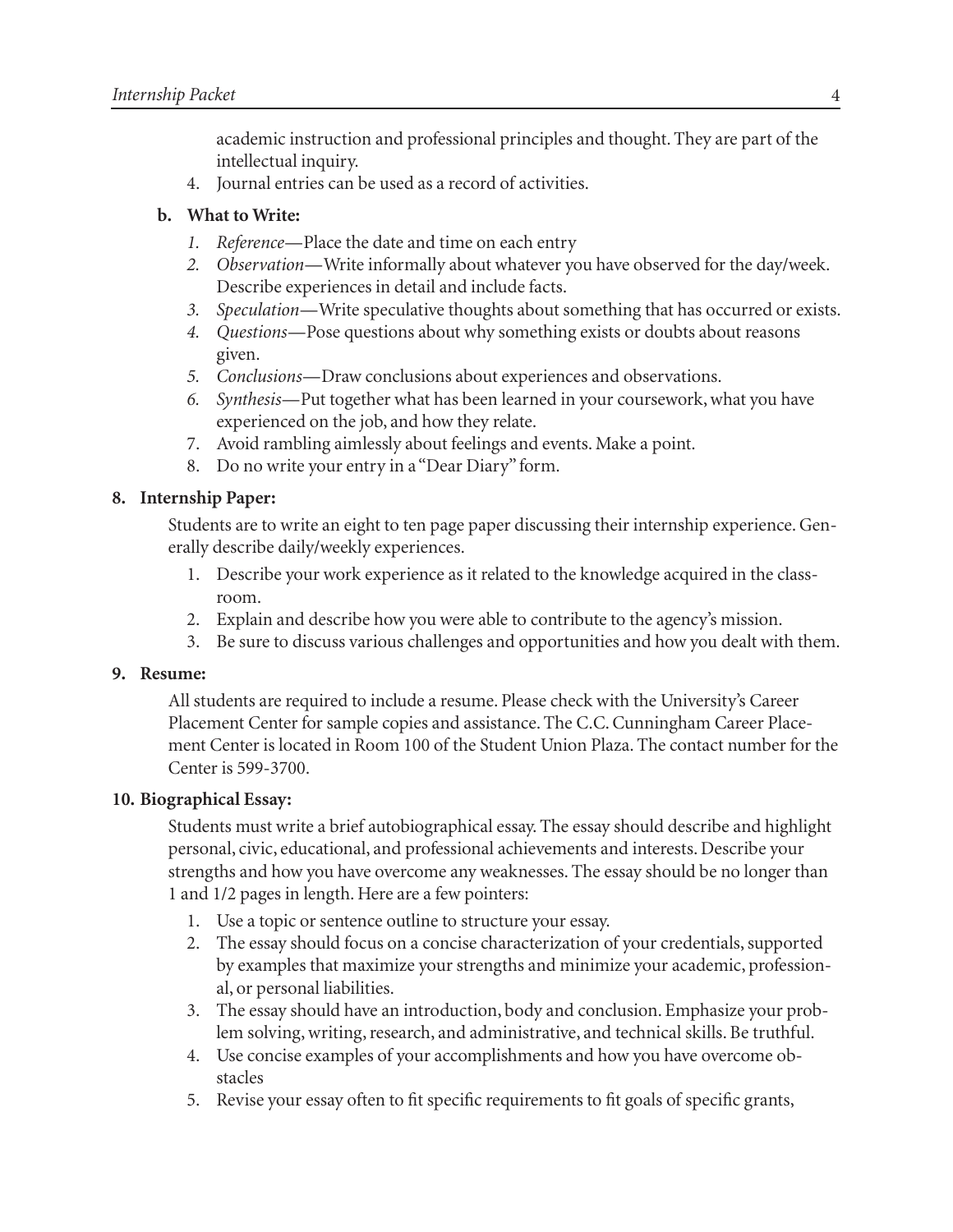scholarships, and jobs.

#### 11. Work and Management Philosophy:

Get attention. Get your message across about your work ethic and management philosophy. State how you feel about specific topics such as multiculturalism (diversity), values, professionalism, and problem-solving. No more than one page in length.

#### 12. Relevant Course Work:

Develop a course listing by subfield (major, minor, or special interest). List all relevant coursework. Be sure to identify courses that required computer and related technology skills (word-processing, spreadsheet, presentations, etc.). Be sure to include any courses from other institutions that you may have attended. Be sure to include representative copies of written coursework and/or essay exams.

#### 13. Information on Potential Employers and Graduate Schools:

All students should develop a list of potential employers and or graduate schools. Contact the University Placement Office for assistance. The Career Placement Center is located in Room 100 of the Student Union Plaza. The contact number for the Center is 599-3700. Be sure to include the following:

#### Information for Potential Employers (A minimum of three)

- 1. Job title
- Name of an employer 2.
- Location 3.
- Average pay 4.
- 5. Basic responsibilities and duties

#### Information for Graduate Programs (A minimum of three programs)

- 1. Entrance Requirements
- 2. Application Deadlines
- 3. Brief Description of Academic Programs of Interest
- 4. Program (completion) Requirements
- Tuition and Fees / Scholarships, fellowships, and assistantships 5.

#### 14. Performance Appraisals:

Include your performance appraisals.

#### 15. References:

- 1. You need to develop a list of persons willing to write a letter on your behalf. You are required to identify at least three persons for this section of the portfolio. Provide their names, addresses, telephone/fax/e-mail in case someone wants to contact them.
- Ask for a letter of reference shortly before you finish leave a job/internship. 2.
- Ask for a broadly framed letter that you may keep on file. Ask permission to have a 3.copy for your files and in your portfolio. (If you ask for a second letter later on, it will be easier for the referee to write a second letter for a specific purpose.)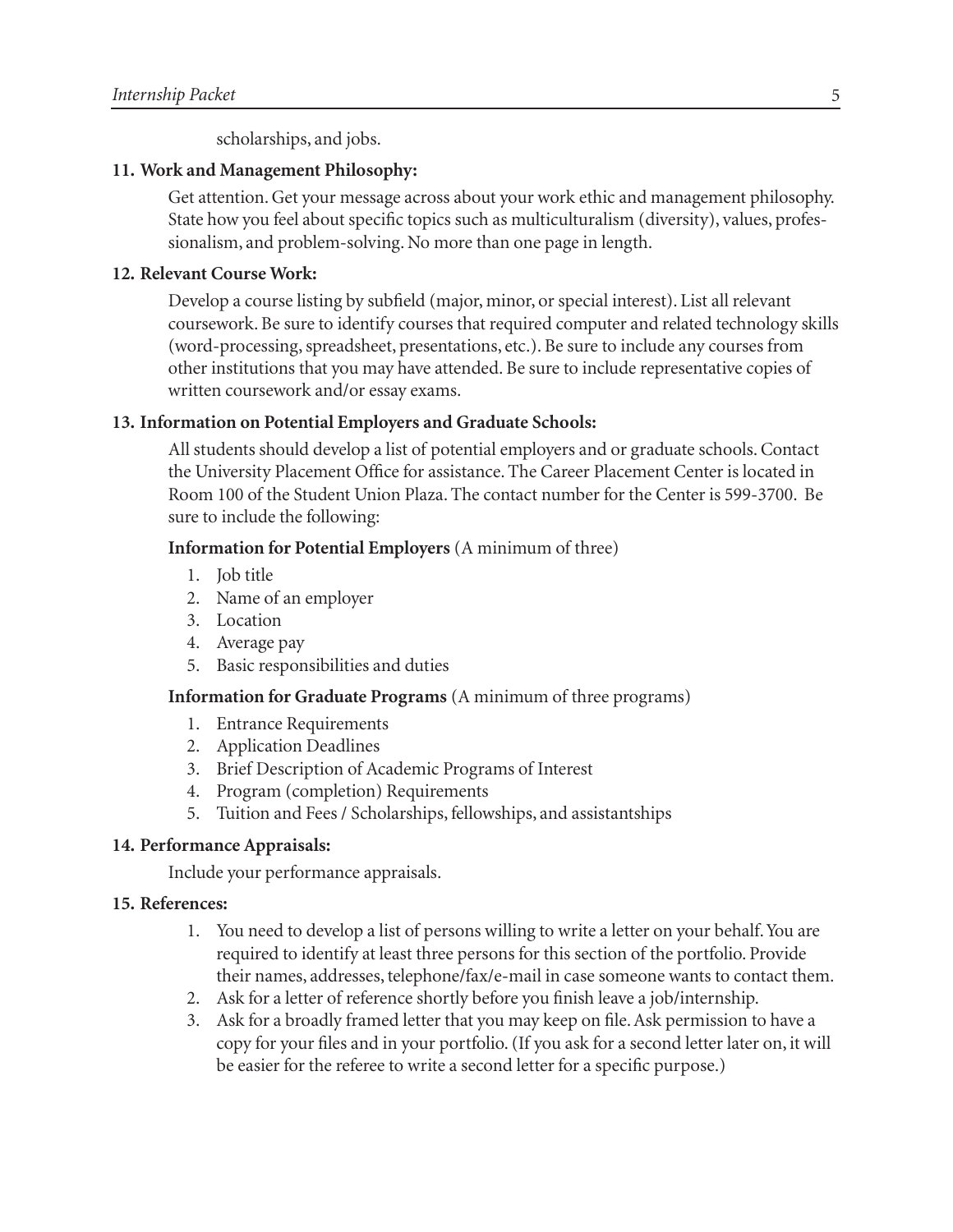#### 16. Thank You Letter:

A Thank-You Letter should be submitted to an internship employer/ supervisor upon completion of the internship. You should thank the coordinator and director of the employing agency for their time, commitment, and interest in the program and your professional development. Be sure to be as specific as possible, let them know about those aspects of the job that contributed to your development.

#### 17. Photo/ID:

Include a photo ID in your portfolio. A headshot is most appropriate or a photo of you at work.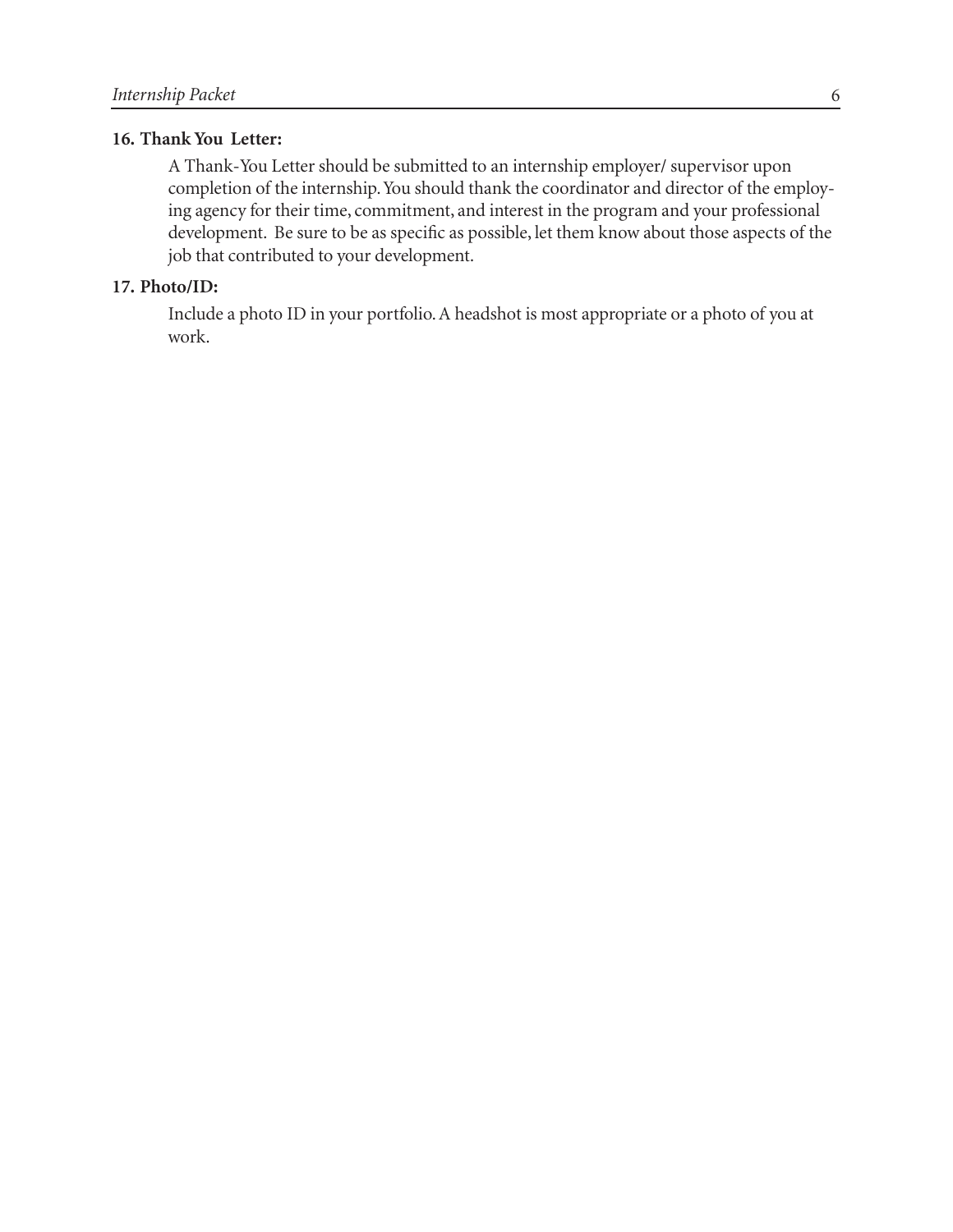# Internship Portfolio **CHECKLIST**

1. \_\_\_\_\_\_\_\_\_\_\_\_\_ Cover Page

- Name a.
- b. Home Address
- E-mail c.
- Semester course enrolled d.
- e. Instructor's Name
- Place of Internship f.
- Table of Contents 2.
- Internship Portfolio Checklist *(This form)* 3.
- Description of the Agency / Mission 4.
	- Mission/Purpose/Agency Overview a.
	- b. Organizational Chart
	- Size c.
	- Location d.
	- Unit Goals e.
- 5. \_\_\_\_\_\_\_\_ Informational Interview
- Job Description 6.
- 7. \_\_\_\_\_\_\_\_ Journal Entries
- Paper 8.
	- a. Generally describe daily/weekly experiences.
	- b. Describe your work experience as it related to the knowledge acquired in the classroom.
	- Explain and describe how you were able to contribute to the agency mission. c.
	- d. Be sure to discuss various challenges and opportunities and how you dealt with them.
- 9. Resume
- 10. Biographical Essay
- 11. Work and Management Philosophy
- 12. \_\_\_\_\_\_\_ Relevant Coursework
- 13. Information on Potential Employers and Graduate Schools
- 14. Performance Appraisals
- 15. References
- 16. Thank You Letter
- 17. Photo/ID

# Presentation of Portfolio:

- Clear Cover a.
- b. Bound (Black)
- Tabs (Dividers) c.
- All items included in the portfolio must be marked with an "X" on your checklist. d.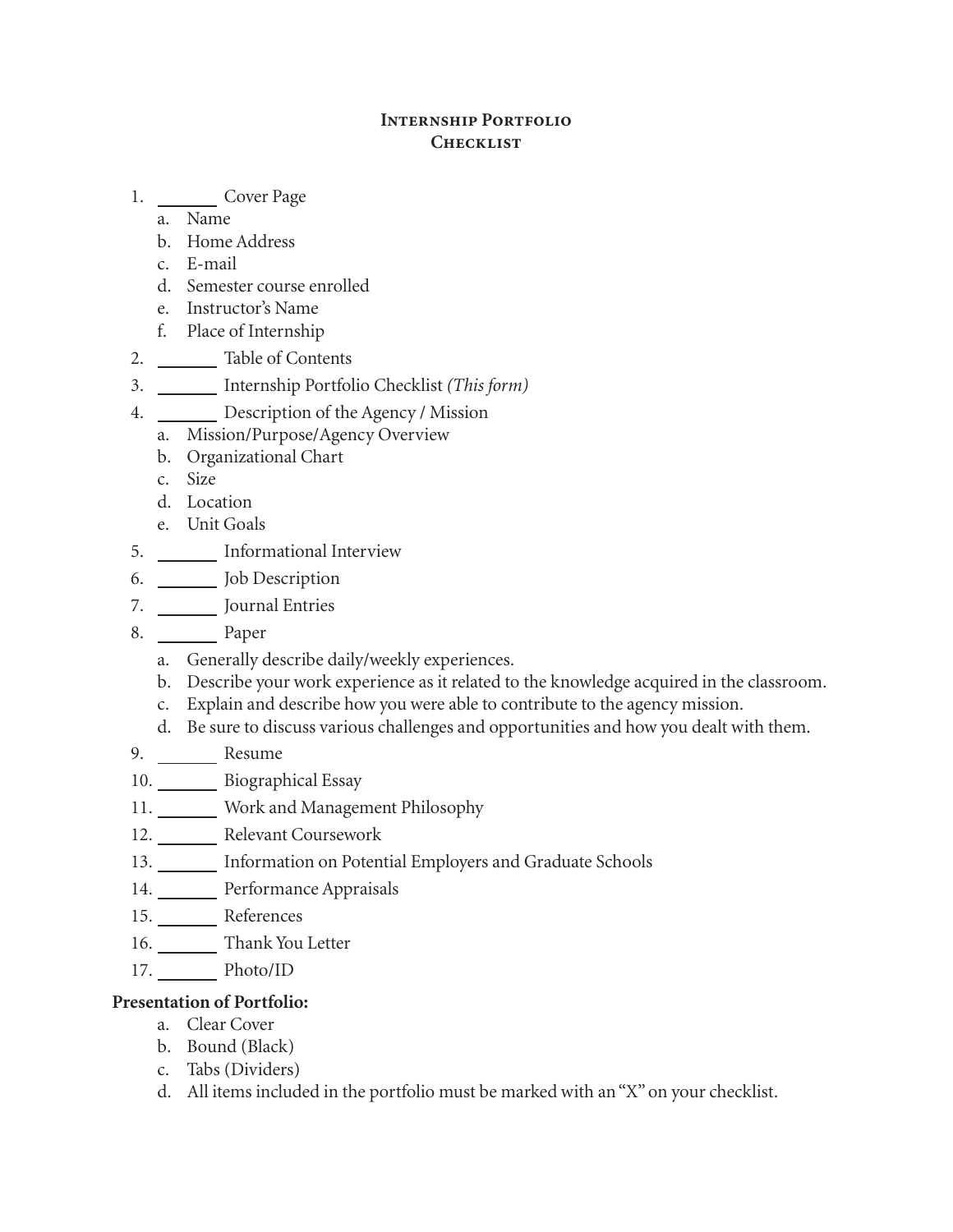

Department of History and Political Science

# Internship Contract

| Student's Name:           | Date:                          |
|---------------------------|--------------------------------|
|                           |                                |
|                           | $City:$ State: $\_\_\_\_$ ZIP: |
|                           |                                |
|                           |                                |
|                           |                                |
|                           | Phone:                         |
|                           |                                |
| Required Number of Hours: |                                |
|                           | Ending Date: _________         |

*This internship is designed to provide interns with professional and practical work experience in conjunction with fulfilling their educational requirements. As an intern in this office interns are expected to adhere and support all office goals and procedures.*

I agree to participate in the internship.

(Name)

Undergraduate interns are required to work a minimum of 18–20 hours a week and graduate interns are required to work 35–40 hours per week.

I have received and understand the policies and procedures of the internship requirements of the Department of History, Political Science, Public Administration, and Criminal Justice.

(Initial)

I will perform my duties to the best of my ability, observe the job guidelines and the direction of my supervisor; meet time commitments and provide adequate notice in case of any absence.

(Initial)

In order to satisfactorily complete the requirements of the Internship program, I understand that I must turn in all required forms (assignments) by the assigned due date.

(Initial)

# SIGNATURES:

| Intern:                               | Date: the contract of the contract of the contract of the contract of the contract of the contract of the contract of the contract of the contract of the contract of the contract of the contract of the contract of the cont |
|---------------------------------------|--------------------------------------------------------------------------------------------------------------------------------------------------------------------------------------------------------------------------------|
| Internship Coordinator: New York 1988 |                                                                                                                                                                                                                                |
|                                       | Date:                                                                                                                                                                                                                          |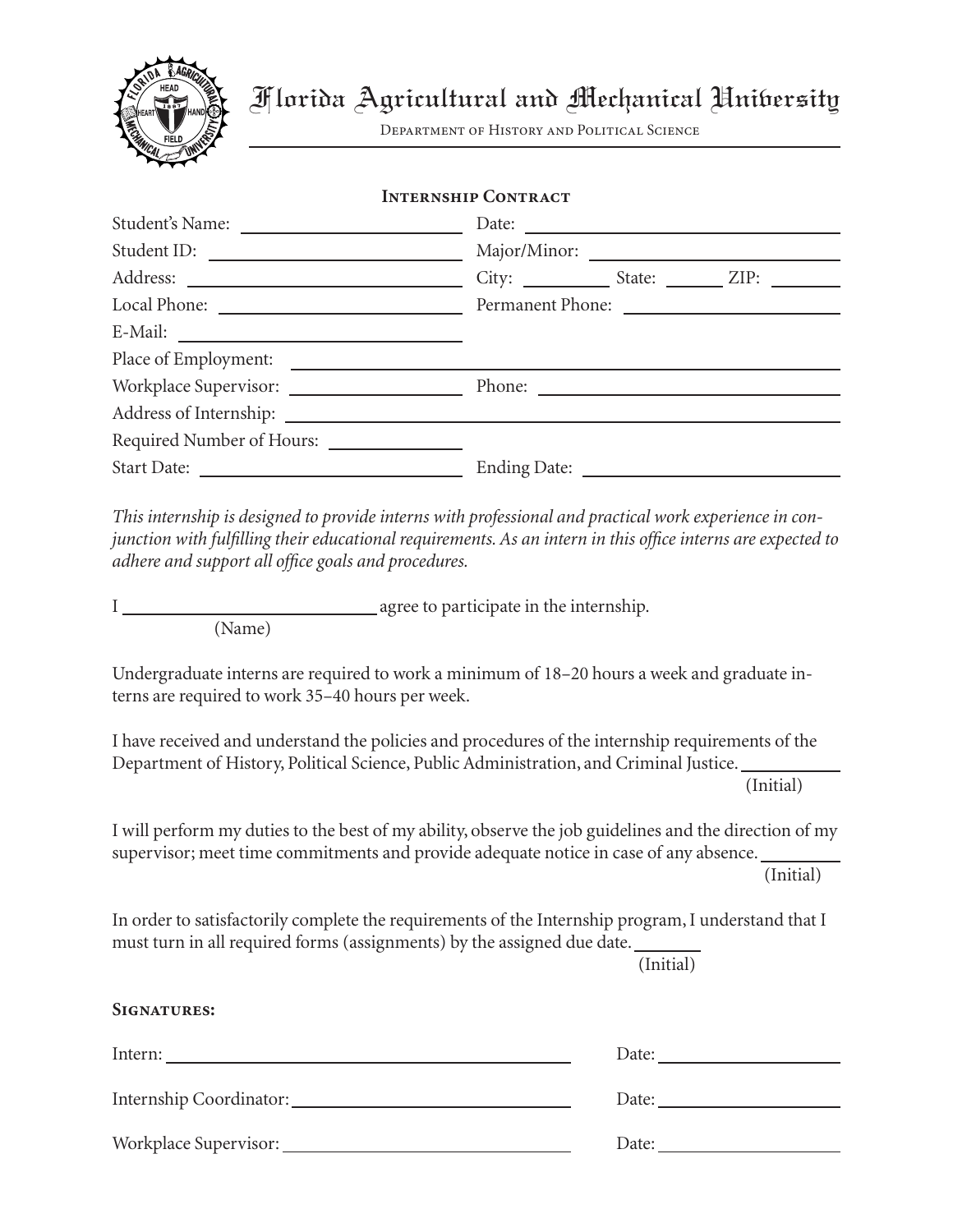

Department of History and Political Science

# JOB DESCRIPTION

Student's Name:

Job Title: Pay Grade:

Required skills, education, and or experience:

Illustrative Duties:

Undergraduate interns are required to work a minimum of 18-20 hours a week and graduate interns are required to work 35–40 hours per week. In addition, the intern will complete all requirements stated in internship package. Interns will perform tasks assigned by supervisor and approved by the department.

| Intern's Signature:     | Date: |
|-------------------------|-------|
|                         |       |
|                         |       |
| Supervisor's Signature: | Date: |